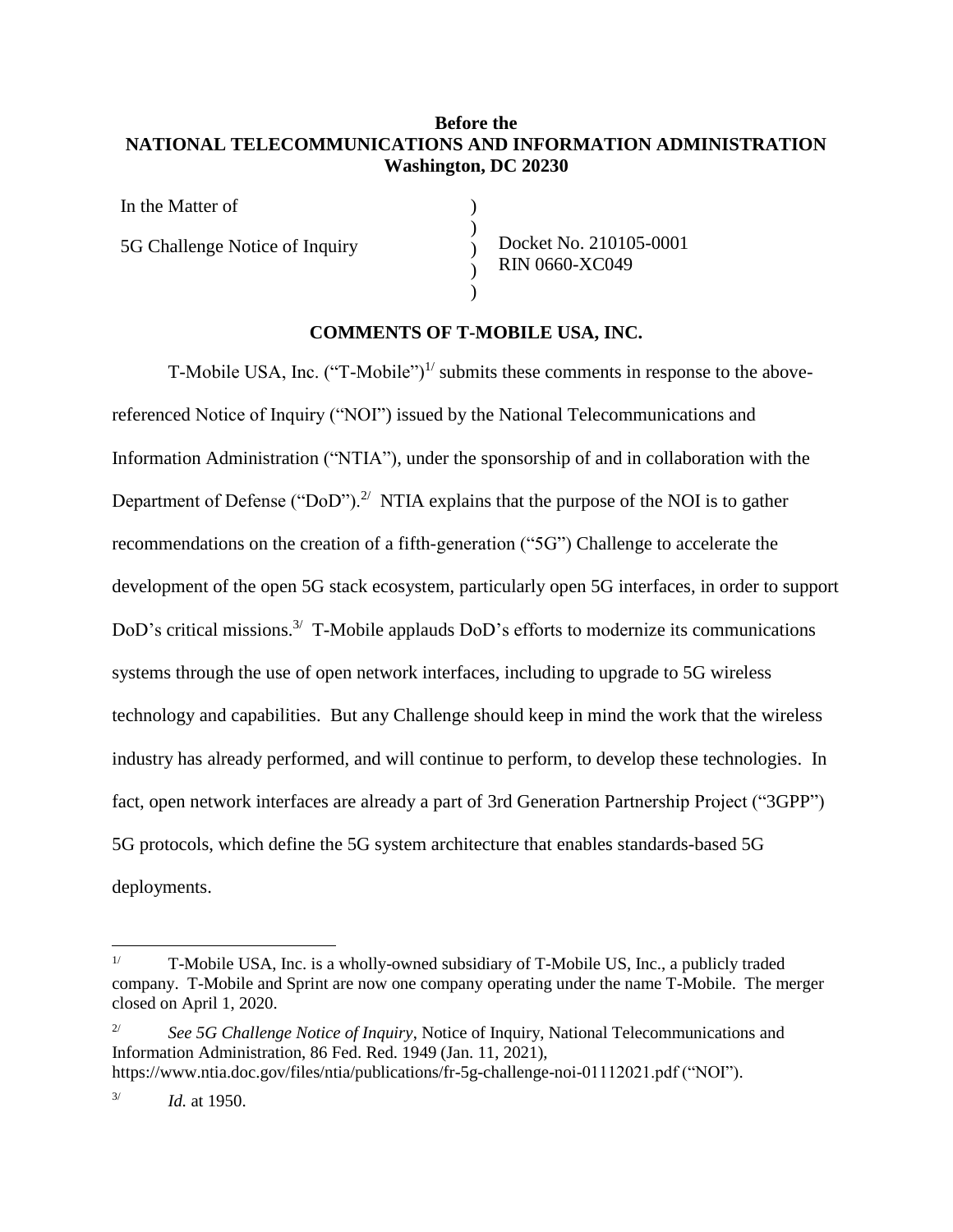These existing open 5G network interfaces provide the wireless industry with the flexibility and adaptability to meet a variety of application requirements and allow it to support a multitude of use cases, including those presented by DoD. A focus on DoD-specific alternatives to currently developed and developing protocols may therefore unnecessarily duplicate industry efforts. And DoD efforts to promote and ultimately take advantage of open network efforts still in the early stages, like those pursued by the O-RAN ALLIANCE, risk failing to meet DoD requirements in a timely manner.

Rather than pursuing the Challenge, DoD could accelerate 5G network diversity by taking advantage of the work that, among others, 3GPP has already performed to implement solutions unique to DoD. It can also work with Congress to seek funding for and implement the already-established 5G grant program intended to accomplish exactly what the NOI seemingly hopes to achieve through the Challenge – the promotion of radio access networks that feature open and interoperable technology.

# **I. INDUSTRY HAS DEVELOPED, AND WILL CONTINUE TO DEVELOP, SYSTEMS THAT FEATURE OPEN INTERFACES**

T-Mobile recognizes the benefits of open network architectures for 5G – they can create a larger and more diverse product ecosystem, increasing competition and reducing the overreliance on any one vendor – particularly vendors that the U.S. has found pose significant national security risks.<sup>4/</sup> In addition, open network architectures can enable faster upgrades in

<sup>4/</sup> *See Protecting Against National Security Threats to the Communications Supply Chain Through FCC Programs – Huawei Designation*, Memorandum Opinion and Order, 35 FCC Rcd 14435 (2020); *Protecting Against National Security Threats to the Communications Supply Chain Through FCC Programs – ZTE Designation*, Memorandum Opinion and Order, 35 FCC Rcd 13146 (2020).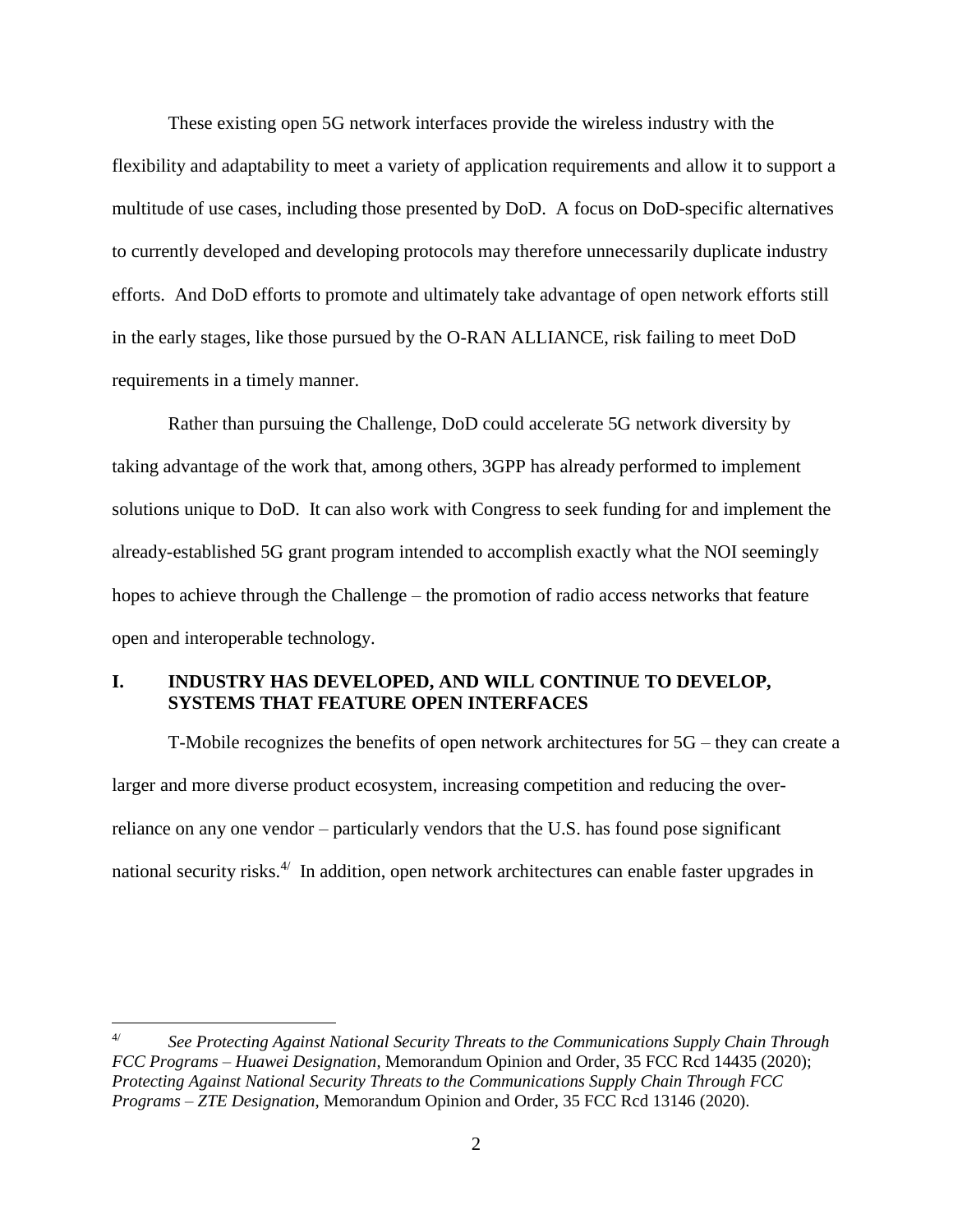comparison to traditional hardware, promote innovation, and foster collaboration among stakeholders.<sup>5/</sup>

But the NOI is unnecessarily premised on DoD playing a leading role in developing open network architectures.<sup>6</sup> While DoD should continue to be an early adopter of 5G technology, DoD need not create a distinct Challenge program to accomplish that. Instead, DoD can take advantage of the wireless industry's existing substantial investments in, and development of, 5G open interfaces.

The wireless industry has historically invested hundreds of billions of dollars to build and continually upgrade wireless networks. Indeed, since 2010, the wireless industry has invested over \$286 billion in wireless networks.<sup>7/</sup> And over the past four years, the wireless industry has invested over \$100 billion in U.S. 5G deployment – \$29 billion of which was invested in 2020 alone, exceeding investments made by the Nation's global 5G rivals.<sup>8/</sup> By 2030, 5G deployment in the U.S. will add between \$1.4-1.7 trillion to the country's gross domestic product, and it will create between  $3.8-4.6$  million jobs.<sup>9/</sup>

<sup>5/</sup> 5G AMERICAS, THE STATUS OF OPEN SOURCE FOR 5G 13 (Feb. 2019),

https://www.5gamericas.org/wp-

 $\overline{a}$ 

2020/08/2020-Annual-Survey-final.pdf.

content/uploads/2019/07/5G\_Americas\_White\_Paper\_The\_Status\_of\_Open\_Source\_for\_5G\_Feb\_2019.p df.

 $^{6/}$  NOI at 1950.

<sup>7/</sup> *See* CTIA, 2020 ANNUAL SURVEY HIGHLIGHTS 2 (Aug. 2020), https://api.ctia.org/wpcontent/uploads/

<sup>8/</sup> *See* CTIA, BUILDING THE 5G ECONOMY at 17-18 (Jan. 2021), https://api.ctia.org/wpcontent/uploads/2021/01/2021-Wireless-Briefing-2\_2.pdf.

BOSTON CONSULTING GROUP, 5G PROMISES MASSIVE JOB AND GDP GROWTH IN THE U.S. 5 (2021), https://api.ctia.org/wp-content/uploads/2021/01/5G-Promises-Massive-Job-and-GDP-Growth-inthe-US\_Feb-2021.pdf.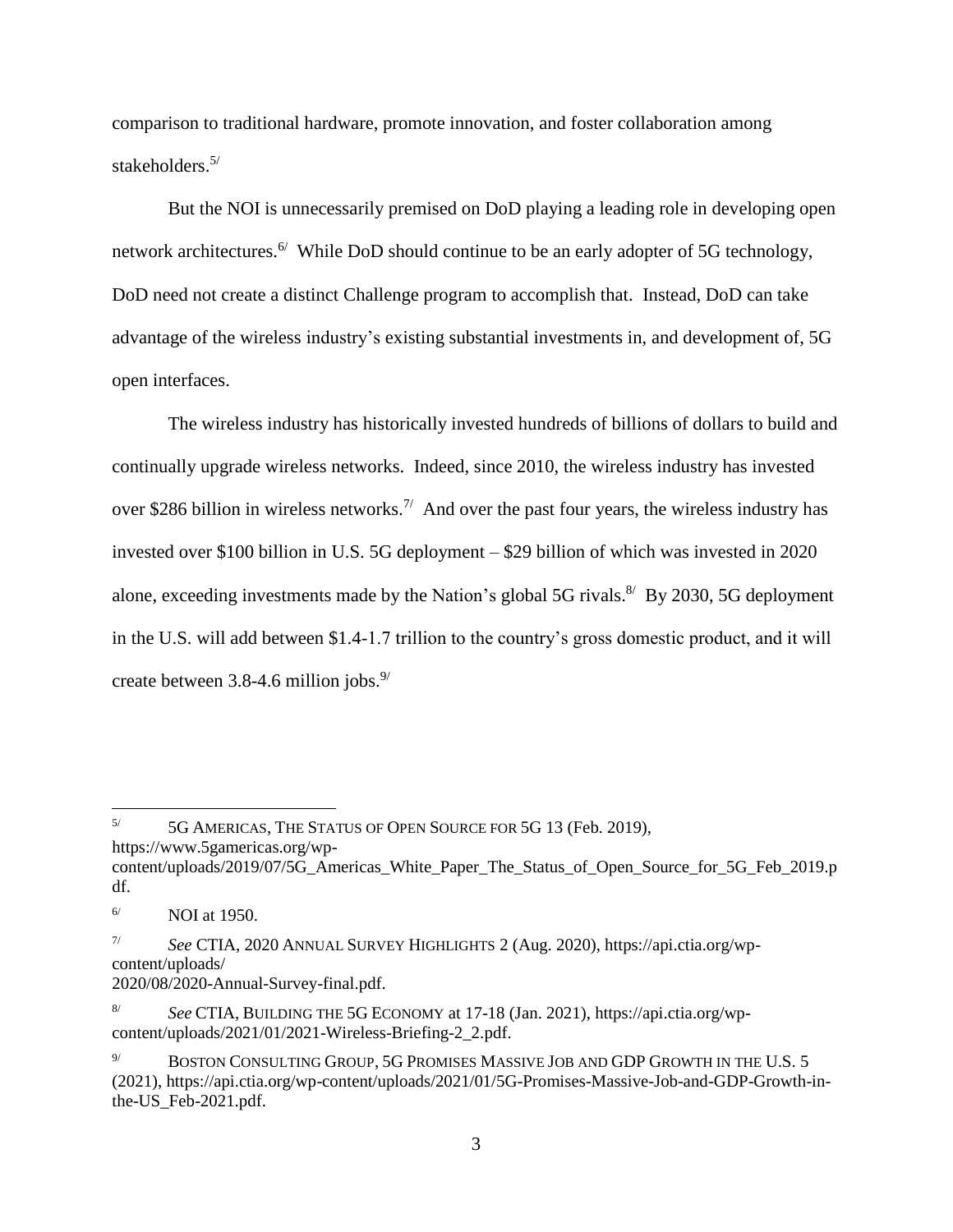The wireless industry is now well underway in implementing 5G across the U.S. and worldwide. T-Mobile, for example, is "lighting up Ultra Capacity 5G," which uses its 2.5 GHz and millimeter wave spectrum, bringing 5G services to over 1,000 cities and towns across the U.S.<sup>10/</sup> T-Mobile's Extended Range 5G uses its 600 MHz spectrum to reach more than 280 million people across nearly 1.6 million square miles.<sup>11/</sup> Other wireless carriers are also in the process of deploying 5G networks,  $12$  creating a highly competitive environment to provide superior coverage, capacity, and service.

And just as it has already invested hundreds of billions of dollars in technology development generally, the wireless industry, including T-Mobile, has been actively engaged in work to further develop open network architectures. In fact, industry groups such as 3GPP, in whose activities T-Mobile participates, have already developed protocols and standards for 5G networks that include open interfaces.<sup>13/</sup> All three nationwide providers have been building

<sup>10/</sup> Press Release, *T-Mobile to Expand and Advance the Nation's Largest 5G Network with New 5- Year Agreements*, T-MOBILE (Jan. 13, 2021), https://www.t-mobile.com/news/network/5g-best-coverageericsson-nokia.

<sup>11/</sup> Press Release, *T-Mobile 5G Is Fastest Based on New Independent Test*, T-MOBILE (Jan. 25, 2021), https://www.t-mobile.com/news/network/fastest-largest-5g-network; *see also* Monica Alleven, *T-Mobile Taps 2020 Merger With Sprint to Lead in 5G Era*, FIERCE WIRELESS (Dec. 29, 2020), https://www.fiercewireless.com/operators/t-mobile-taps-2020-merger-sprint-to-lead-5g-era ("T-Mobile has said its Extended Range 600 MHz 5G is capable of producing speeds two times faster, and in some cases, three times faster than LTE.").

<sup>12/</sup> *See Hindsight is 2020: The Year of Connectivity*, AT&T TECHNOLOGY BLOG (Dec. 18, 2020), https://about.att.com/innovationblog/2020/12/year\_of\_connectivity.html; Karen Schulz, *Verizon Extends Nationwide 5G to Cover 230 Million People*, VERIZON (Dec. 17, 2020), https://www.verizon.com/about/news/verizon-extends-5g-coverage.

<sup>13/</sup> *See* Rene Summer, *Mobile Radio Access Networks: What Policy Makers Need to Know*, ERICSSON BLOG (Sept. 17, 2020), https://www.ericsson.com/en/blog/2020/9/ran-what-policy-makersneed-to-know ("Ericsson Mobile Radio Access Networks Blog"); *see also 3GPP Membership – Individual Members*, 3GPP,

https://webapp.etsi.org/3gppmembership/Results.asp?SortMember=Name&DirMember=ASC&SortPartn er=Name&DirPartner=ASC&SortMarket=Name&DirMarket=ASC&SortObserver=Name&DirObserver= ASC&SortGuest=Name&DirGuest=ASC&Name=t-mobile&search=Search#Member (showing that T-Mobile is a member of 3GPP).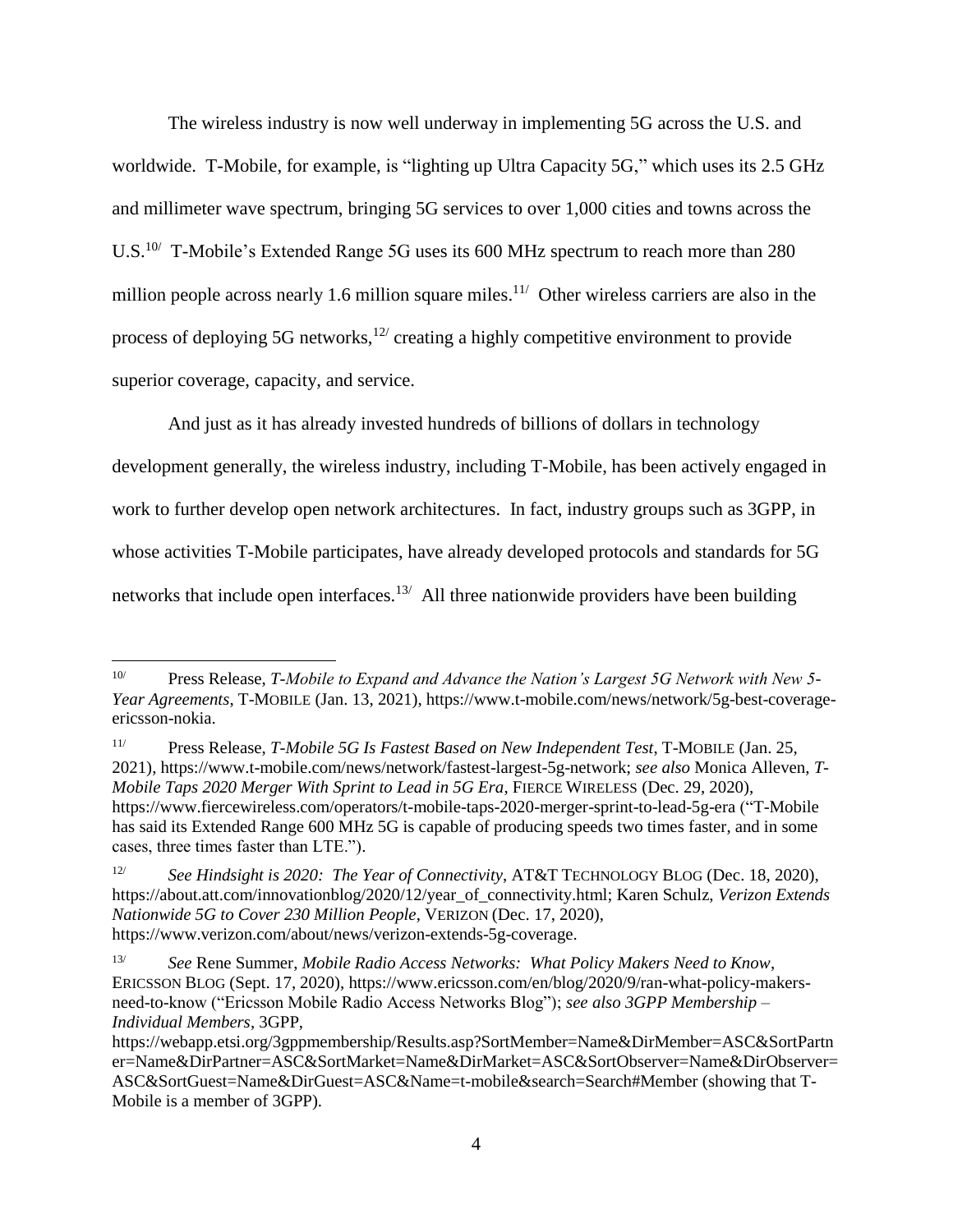networks that take advantage of the open interfaces in 3GPP architectures.<sup>14/</sup> T-Mobile, in particular (and as noted below), has developed a standalone 5G network that takes advantage of 3GPP 5G end-to-end solutions that use open interfaces and the ability to mix and match vendors.<sup>15/</sup> Similarly, while, as noted in further detail below, the O-RAN ALLIANCE's open radio access network standards and specifications (collectively "O-RAN") are still being developed, that organization has also been evaluating specifications that complement 3GPP standards by defining interface profiles, additional new open interfaces, and new nodes.<sup>16/</sup>

These industry efforts have focused on, and will continue to focus on, a range of opennetwork issues that the Challenge seeks to address. Open networks are more prone to cybersecurity threats – an outcome that the U.S. has been working hard to avoid and that is particularly important for DoD systems.<sup>17/</sup> Current industry-based efforts can concentrate on identifying and resolving open network security issues as open networks are being developed. Indeed, the open interfaces that have been, and are continuing to be, developed by the wireless industry are already taking this into account. Additionally, industry efforts on open interfaces

 $14/$ 14/ *See* Press Release, *T-Mobile to Expand and Advance the Nation's Largest 5G Network with New 5-Year Agreements*, T-MOBILE (Jan. 13, 2021), https://investor.t-mobile.com/news-and-events/t-mobileus-press-releases/press-release-details/2021/T-Mobile-to-Expand-and-Advance-the-Nations-Largest-5G-Network-with-New-5-Year-Agreements/default.aspx; Bevin Fletcher, *Verizon Deploys Samsung vRAN in 5G Expansion*, FIERCE WIRELESS (Jan. 22, 2021, 1:22 PM), https://www.fiercewireless.com/5g/verizondeploys-vran-from-samsung-for-5g-expansion; Press Release, *AT&T and Nokia Accelerate the Deployment of RAN Open Source*, AT&T (Jan. 8, 2019), https://about.att.com/story/2019/open\_source.html.

<sup>15/</sup> Press Release, *T-Mobile Achieves Significant 5G Firsts with Cisco, Ericsson, MediaTek, Nokia, OnePlus and Qualcomm*, T-MOBILE (May 4, 2020), https://investor.t-mobile.com/news-and-events/tmobile-us-press-releases/press-release-details/2020/T-Mobile-Achieves-Significant-5G-Firsts-with-Cisco-Ericsson-MediaTek-Nokia-OnePlus-and-Qualcomm/default.aspx.

<sup>16/</sup> *See* Ericsson Mobile Radio Access Networks Blog.

 $17$  As T-Mobile has explained to DoD, a DoD network based on open network technology would be a particularly attractive cyber-attack target given the sensitive information that would be shared over the network. *See* Comments of T-Mobile USA, Inc., Department of Defense Request for Information on Spectrum Sharing, Product Service Code D399, NAICS Code 541511, at 7 (filed Oct. 19, 2020).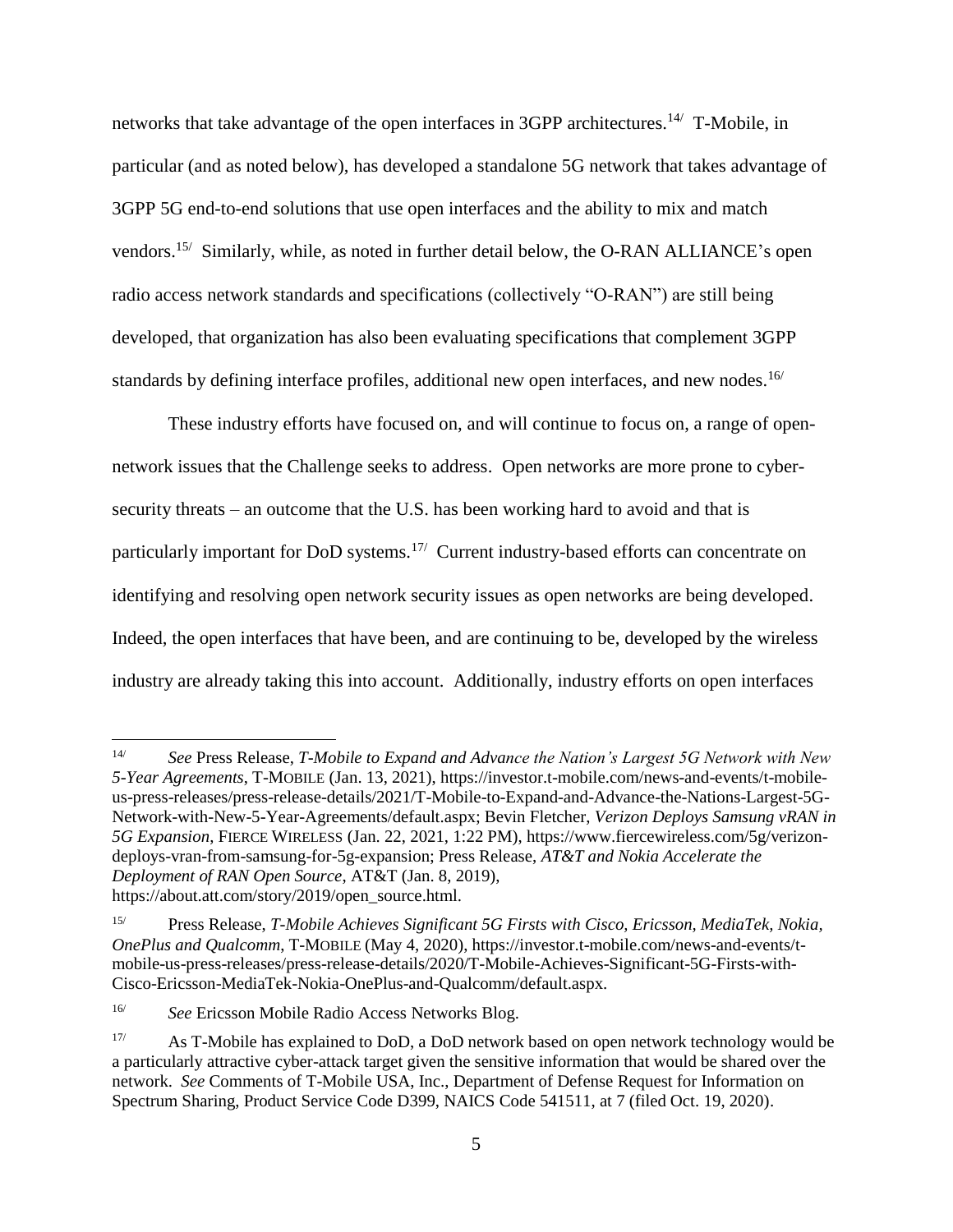can focus not only on the RAN, but also on devices – a consideration that should be important to DoD.

Because the wireless industry is already deeply engaged in the development of open network interfaces through 3GPP, the O-RAN ALLIANCE, and other efforts, it is unlikely that DoD's separate involvement would accelerate the results those groups expect to achieve. To the contrary, establishing a Challenge may work at cross-purposes to current industry efforts. Any separate DoD efforts, outside existing structures, could be counterproductive, draining resources from an effort already underway.

# **II. DoD CAN TAKE ADVANTAGE OF THE OPEN INTERFACE WORK THAT HAS ALREADY OCCURRED IN 3GPP AND OTHER FORA**

While industry will continue to aggressively explore additional open interface options, as described above, DoD can already take advantage of 5G network characteristics to satisfy its requirements –without independently promoting an open 5G stack or implementing its own network that uses open interfaces. In particular, 3GPP open interfaces can, for instance, take into account unique DoD needs, like hardening. In addition, 3GPP standards enable multi-vendor deployments across different sites and multi-vendor deployments by different vendors on the same site, promoting network interoperability.<sup>18/</sup> Existing open interfaces can transform the military's 5G networks by enabling the defense sector and the wireless industry to work together to establish more efficient, robust, and secure networks.<sup>19 $\ell$ </sup> In fact, 3GPP has specified several

<sup>18/</sup> *See* Ericsson Mobile Radio Access Networks Blog.

<sup>19/</sup> David Vergun, *DOD Works With Industry to Ramp Up 5G Network Innovation*, DOD NEWS (Nov. 10, 2020), https://www.defense.gov/Explore/News/Article/Article/2410280/dod-works-withindustry-to-ramp-up-5g-network-innovation/.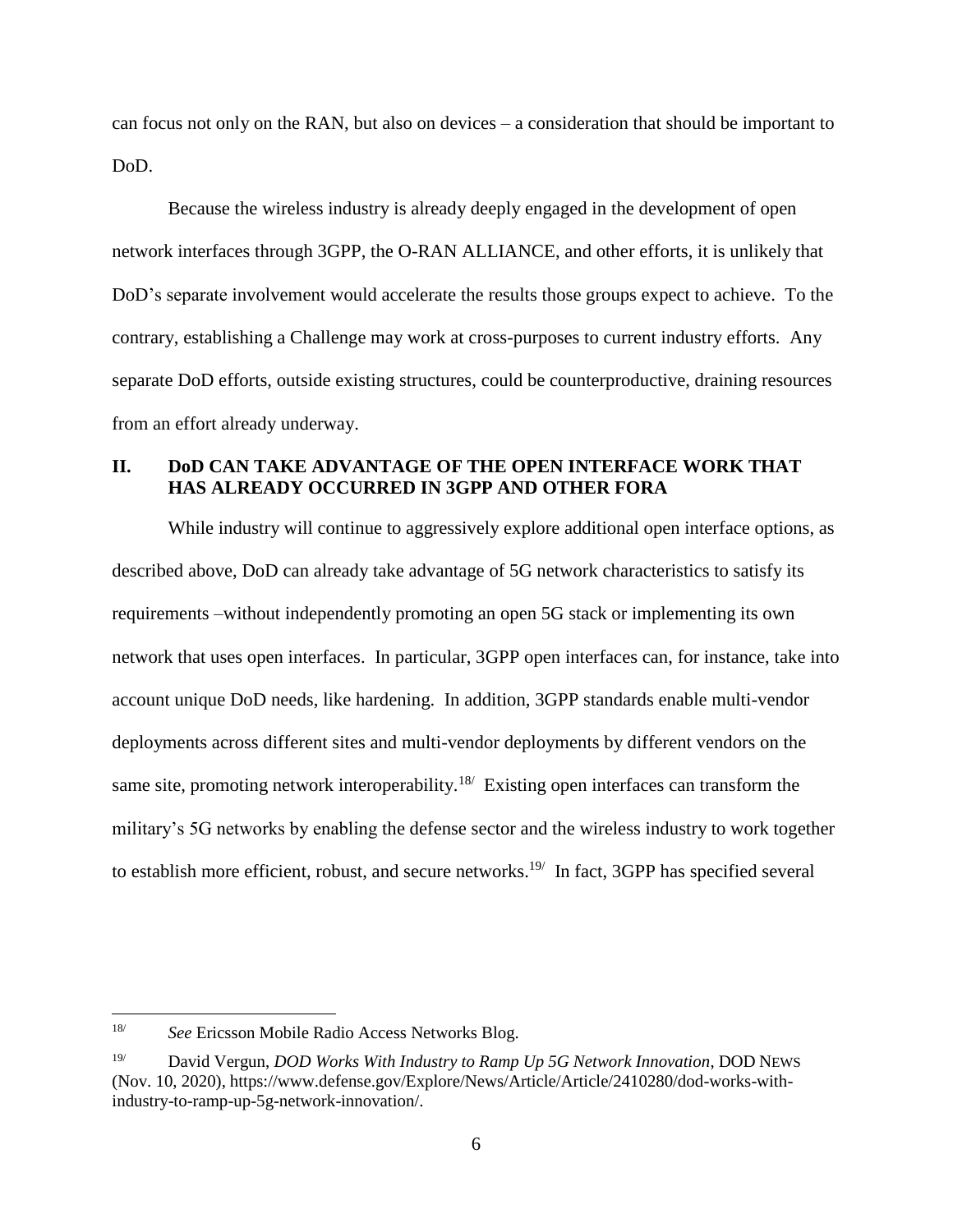open interfaces,  $20/$  like the F1 interface between a distributed unit and central unit in the RAN, which is the primary interface for 5G RAN architecture.

DoD need not deploy its own network to take advantage of these benefits. As T-Mobile has previously explained to DoD, rather than build its own dedicated physical network, DoD can use the capacity of T-Mobile's network to meet its objectives through techniques like network slicing.<sup>21/</sup> Network slicing, which can be offered on standalone 5G networks, occurs when a 5G network is subdivided into several different virtual networks that are optimized for a user's specific business case.<sup>22/</sup> Each of the subdivided 5G networks operates as a "virtually independent business operation<sup>[]</sup> on a common physical infrastructure."<sup>23/</sup> As the Telecom Infra Project points out, network slicing allows entities to "identify the right network connectivity solution (at the right quality [and] reliability) needed within their larger solution context."<sup>24</sup>/ A commercial wireless provider with a standalone 5G network could create a "logically separated

 $\overline{a}$ <sup>20/</sup> *See Ericsson Mobile Radio Access Networks Blog. Industry has recognized 3GPP standards as* "one of the best examples of specifying open interfaces." *See id.*

<sup>21/</sup> *See* FEDERAL MOBILITY GROUP, 5G FRAMEWORK TO CONDUCT 5G TESTING 17 (Nov. 2020), https://www.cio.gov/assets/files/Framework-to-Conduct-5G-Testing-508.pdf (stating that "[c]arriers are a source for temporary use of licensed 5G spectrum.") ("Federal Mobility Group Report").

<sup>22/</sup> *See 2021 & 5G's Expansion*, CTIA BLOG (Jan. 14, 2021), https://www.ctia.org/news/blog-2021 and-5g-expansion ("Network slicing—or the ability to create optimized 5G networks within a traditional network for different use cases—is a feature many in the wireless industry have been looking forward to realizing. With the move to 5G standalone networks, providers are able to offer these virtual wireless channels with capabilities optimized for enterprise, public safety and government use."). Standalone 5G networks feature end-to-end 5G capabilities. On the other hand, non-standalone networks combine 5G and prior wireless generation technologies. *See* Hannes Ekström, *Non-standalone and Standalone: Two Standards-based Paths to 5G*, ERICSSON BLOG (July 11, 2019),

https://www.ericsson.com/en/blog/2019/7/standalone-and-non-standalone-5g-nr-two-5g-tracks. T-Mobile was the first carrier to launch a standalone 5G network. Press Release, *T-Mobile Launches World's First Nationwide Standalone 5G Network*, T-MOBILE (Aug. 4, 2020), https://www.tmobile.com/news/network/standalone-5g-launch.

<sup>23/</sup> GSMA, AN INTRODUCTION TO NETWORK SLICING 3 (Nov. 2017), https://www.gsma.com/ futurenetworks/wp-content/uploads/2017/11/GSMA-An-Introduction-to-Network-Slicing.pdf.

<sup>&</sup>lt;sup>24/</sup> TELECOM INFRA PROJECT, CREATING ECOSYSTEMS FOR END-TO-END NETWORK SLICING 7 (2018).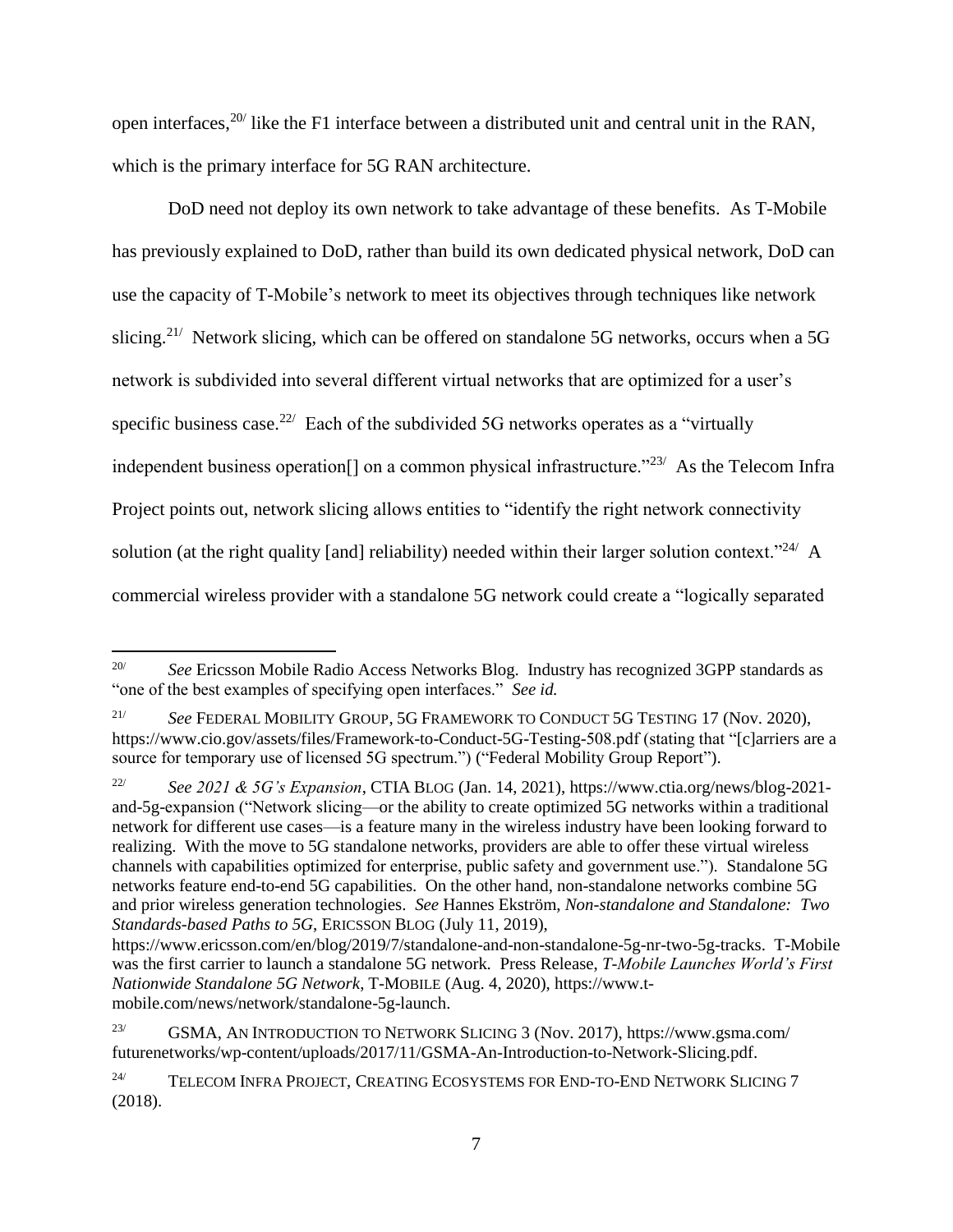network slice" for DoD that would serve as DoD's own private virtual network, <sup>25/</sup> unique to its mission-critical needs and with all the appropriate safety precautions to ensure the security of communications and operations.<sup>26</sup> GSMA has developed a Generic Slicing Template that enables enterprises to talk to commercial network providers using a set of parameters (instead of network architectures or protocols) that can define a business relationship between a slice customer and slice provider.<sup>27/</sup> DoD could use that template to express its needs to obtain a network slice from any commercial wireless provider, without having to consider how the network slice is implemented. DoD could also use network slices for 5G backhaul.<sup>28/</sup>

DoD already partners with commercial networks to meet its communications requirements. In October 2020, for example, DoD announced that it partnered with several commercial entities to experiment with 5G technologies at five U.S. military test sites. The projects include piloting 5G-enabled augmented/virtual reality for mission planning and training, testing 5G-enabled Smart Warehouses, and evaluating 5G technologies to enhance distributed command and control.<sup>29/</sup> And DoD's Non-Secure Internet Protocol Router NETwork (NIPRNet) and Secret Internet Protocol Router NETwork (SIPRNet) wireline networks are actually run by

<sup>25/</sup> *See* GSMA, SMART 5G NETWORKS: ENABLED BY NETWORK SLICING AND TAILORED TO CUSTOMERS' NEEDS 2 (Sept. 2017), https://www.gsma.com/futurenetworks/wpcontent/uploads/2017/09/5G-Network-Slicing-Report.pdf.

<sup>26/</sup> *See* Jeff Verrant, *Building Digital Trust With 5G*, GCN (Nov. 13, 2020), https://gcn.com/articles/2020/11/13/5g-advanced-security.aspx ("[N]etwork slicing . . . allows the creation of virtual networks on the same physical infrastructure, enabling isolation of traffic supporting highly secure applications. With slicing, a commercial 5G service provider can offer government agencies, such as public safety, a protected slice of its network to meet mission-critical requirements.").

<sup>27/</sup> *See* GSMA, FROM VERTICAL INDUSTRY REQUIREMENTS TO NETWORK SLICE CHARACTERISTICS (Aug. 2018), https://www.gsma.com/futurenetworks/wp-content/uploads/2018/09/5G-Network-Slicing-Report-From-Vertical-Industry-Requirements-to-Network-Slice-Characteristics.pdf.

<sup>28/</sup> *See* Federal Mobility Group Report at 11-12.

<sup>29/</sup> *See* Press Release, *DOD Announces \$600 Million for 5G Experimentation and Testing at Five Installations*, DEP'T OF DEF. (Oct. 8, 2020), https://www.defense.gov/Newsroom/Releases/Release/ Article/2376743/dod-announces-600-million-for-5g-experimentation-and-testing-at-five-installati/.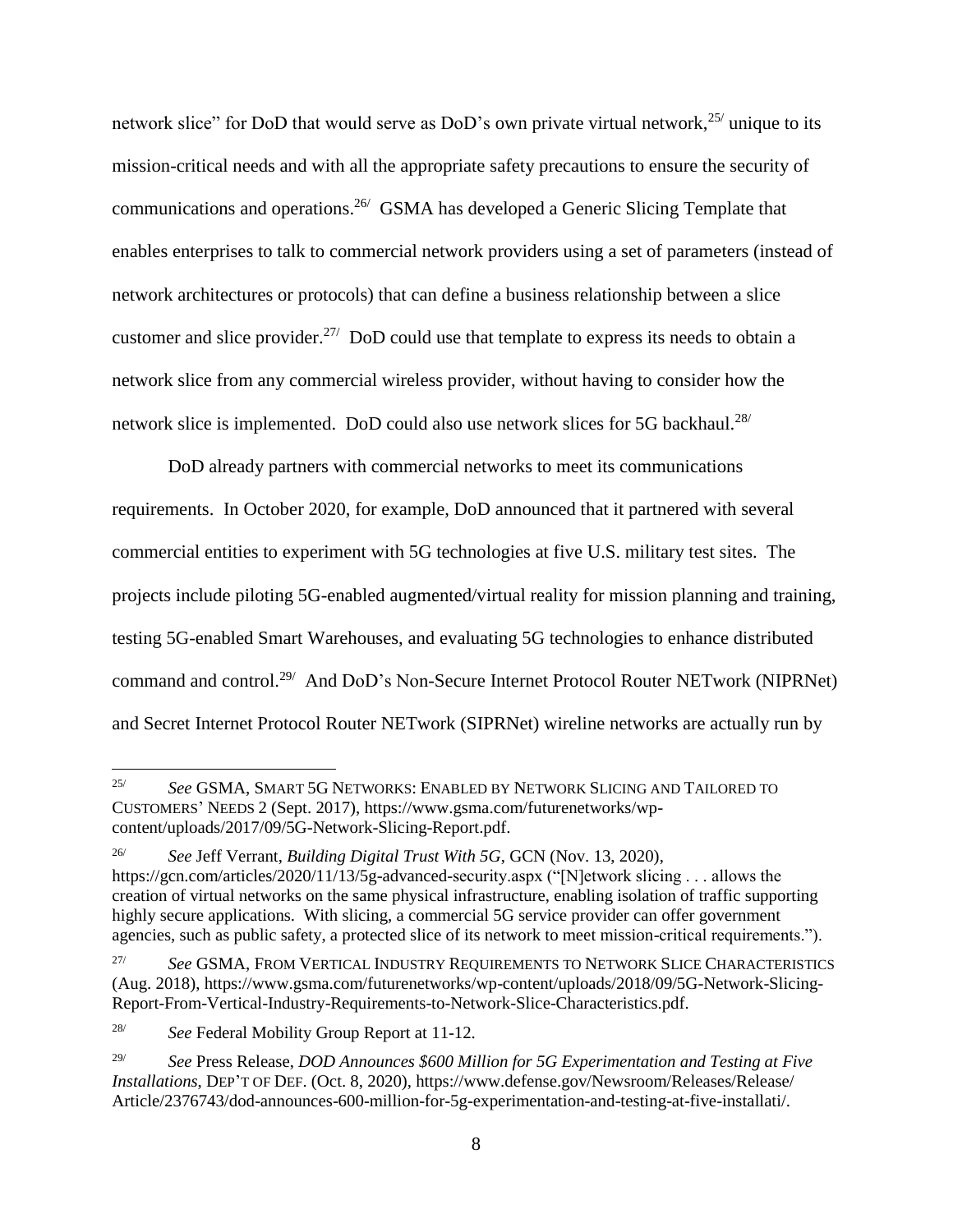two commercial network providers  $- AT&T$  and Verizon.<sup>30/</sup> Moreover, in 2017, DoD awarded T-Mobile, AT&T, and Verizon a contract for wireless services and devices to support four branches of the military, the DoD, and other federal agencies.  $31/$ 

## **III. DoD NEED NOT RELY ON ALTERNATIVE OPEN NETWORK SYSTEMS**

While the NOI does not specify O-RAN as the architecture it seeks to accelerate for implementation, instead of, or in addition to, 3GPP features, O-RAN architecture is still being developed and should not, therefore, be the focus of the Challenge. As 5G Americas points out, "Open RAN architecture is still evolving and realistic expectations should be considered on the time frame Open RAN can be realized."<sup>32/</sup> Indeed, some estimate that it will take several more years for O-RAN to be fully deployed.<sup>33/</sup> By the time O-RAN – or any open network separately supported by DoD through the Challenge process – is implemented, the open interface features of 5G systems will have already been deployed for several years. Therefore, DoD's

<sup>30/</sup> *See*, *e.g.*, Doug Beizer, *AT&T to Assist Marines with Secure Network*, WASHINGTON TECHNOLOGY (Feb. 22, 2007), https://washingtontechnology.com/articles/2007/02/22/att-to-assistmarines-with-secure-network.aspx; *U.S. Army Unified Capabilities Soft Client Subscription Service*, AT&T (Apr. 3, 2018), https://www.fbcinc.com/e/AFCEABelvoir/presentations/TownHall\_ David%20Blake\_1115am.pdf; Marie Sakowicz, *Enterprise Voice Services: Unclassified and Classified Voice Services*, DEF. INFO. SYS. AGENCY, https://www.disa.mil/-/media/Files/DISA/News/ Events/Symposium/1--Sakowicz\_EnterpriseVoiceServices\_approved-FINAL.ashx?la=en&hash= FFE1FDF12AF8F33789D6589E96DD6BC9105C9F1D.

<sup>31/</sup> *See* Dep't of Def., *Contracts for Oct. 30, 2017*, https://www.defense.gov/Newsroom/ Contracts/Contract/Article/1357776/ (last visited Oct. 19, 2020). Other federal agencies have awarded contracts to commercial wireless providers for use of their network and expertise. *See, e.g.*, Press Release, *AT&T Mobilizes the U.S. Department of Education*, AT&T (Dec. 8, 2015), https://about.att.com/ story/mobilizes\_department\_of\_education.html; *see also* Federal Mobility Group Report at 4 (noting that four federal agencies, including DOD, "have acquisition initiatives that include mobility products and services such as wireless carrier services, mobile devices, mobile hardware/infrastructure.").

<sup>32/</sup> *See* 5G AMERICAS, TRANSITION TOWARD OPEN & INTEROPERABLE NETWORKS, at 27 (Nov. 2020), https://www.5gamericas.org/wp-content/uploads/2020/11/InDesign-Transition-Toward-Open-Interoperable-Networks-2020.pdf.

<sup>33/</sup> *See* Diana Goovaerts, *Blog: North American Operators Opine on Open RAN*, MOBILE WORLD LIVE (Dec. 16, 2020), https://www.mobileworldlive.com/blog/blog-north-american-operators-opine-onopen-ran (noting that Open RAN specifications in the U.S. have not yet matured).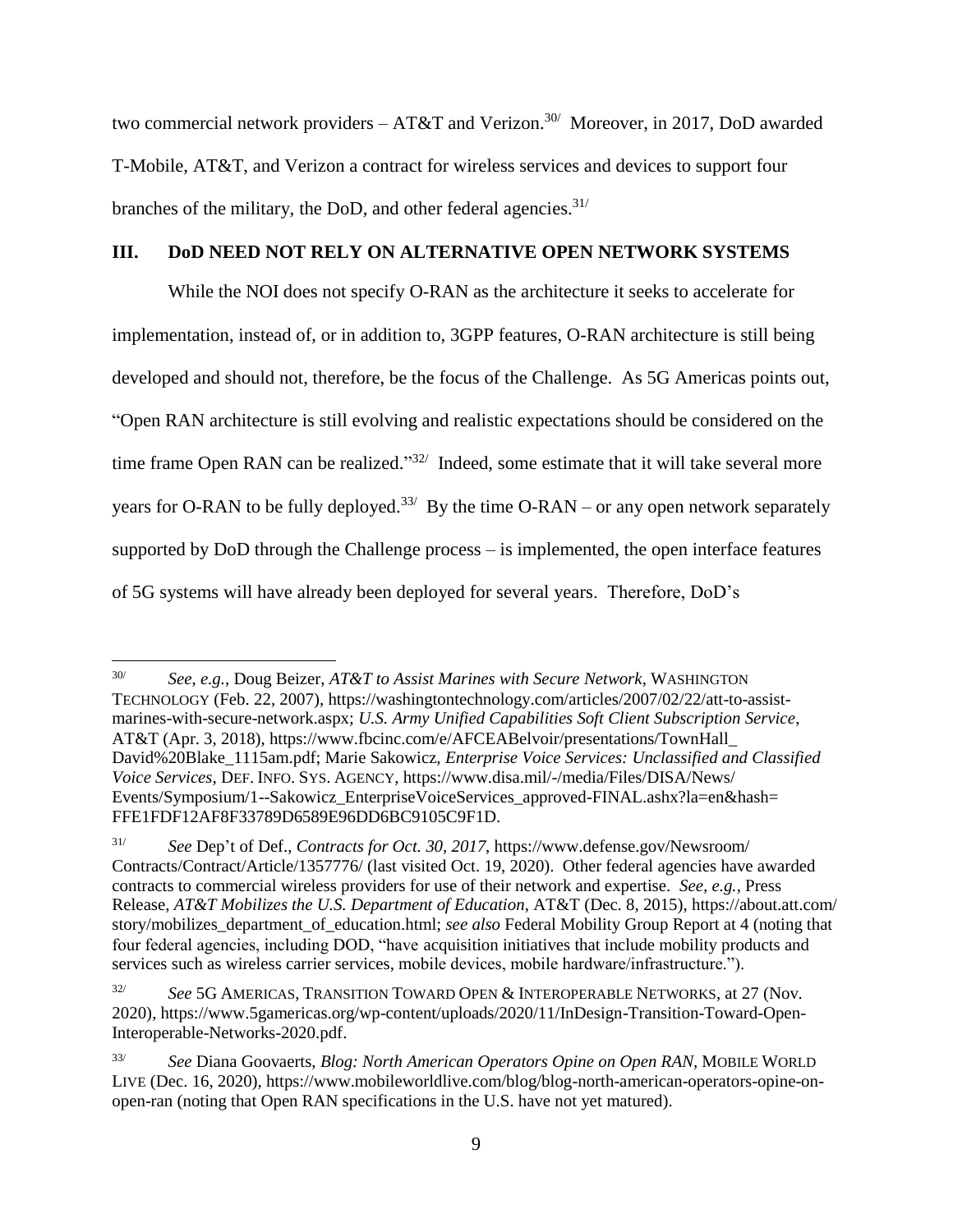determination to use the Challenge process to accelerate 5G deployment through O-RAN may not be realistic.

T-Mobile is not the only provider to observe these limitations. During the FCC's Forum on 5G O-RAN, Verizon and AT&T expressed concerns about the timing of its adoption.<sup>34/</sup> Noting that '"O-RAN is still developing specifications,"' a representative from AT&T explained that O-RAN would be "gradual[ly] introduc[ed]" into AT&T's existing network.<sup>35/</sup> A representative from Verizon likewise explained that as "an early adopter" of O-RAN, Verizon is "at the first step" of incorporating the technology into its network.<sup>36/</sup> In February 2020, DISH announced plans to build a virtualized and O-RAN-based 5G network.<sup>37/</sup> However, as of February 2021, DISH has only conducted a test of the network using O-RAN-compliant radios from its vendor, MTI.<sup>38/</sup> Non-U.S. providers are facing problems, too. Rakuten Mobile's O-RAN network in Japan, for example, has faced network deterioration, slow subscriber growth, and poor performance.39/

Moreover, unlike the open interfaces that are an inherent part of 3GPP architecture, the "openness" of O-RAN may heighten security risks because there is no overall security

 $34/$ 34/ *See* Sean Kinney, *AT&T and Verizon Call Out Scale, Maturity and Integration as Open RAN Challenges*, RCR WIRELESS (Sept. 21, 2020), https://www.rcrwireless.com/20200921/open\_ran/att-andverizon-scale-maturity-integration-are-open-ran-challenges.

<sup>35/</sup> *See id.*

<sup>36/</sup> *See id.*

<sup>37/</sup> *See* Diana Goovaerts, *Dish Plans Open RAN Approach for 5G Network*, MOBILE WORLD LIVE (Feb. 19, 2020), https://www.mobileworldlive.com/featured-content/top-three/dish-plans-open-ranapproach-for-5g-network.

<sup>38/</sup> *See* Linda Hardesty, *Dish Tests 5G O-RAN Radios from Obscure Vendor MTI*, FIERCE WIRELESS (Dec. 8, 2020, 1:00 PM), https://www.fiercewireless.com/operators/dish-tests-5g-o-ran-radios-fromobscure-vendor-mti.

<sup>39/</sup> Matt Kapko, *Rakuten Challenges Portend Trouble for Dish Network*, SDX CENTRAL (Jan. 23, 2021, 8:00 AM), https://www.sdxcentral.com/articles/news/rakuten-challenges-portend-trouble-for-dishnetwork/2021/01/.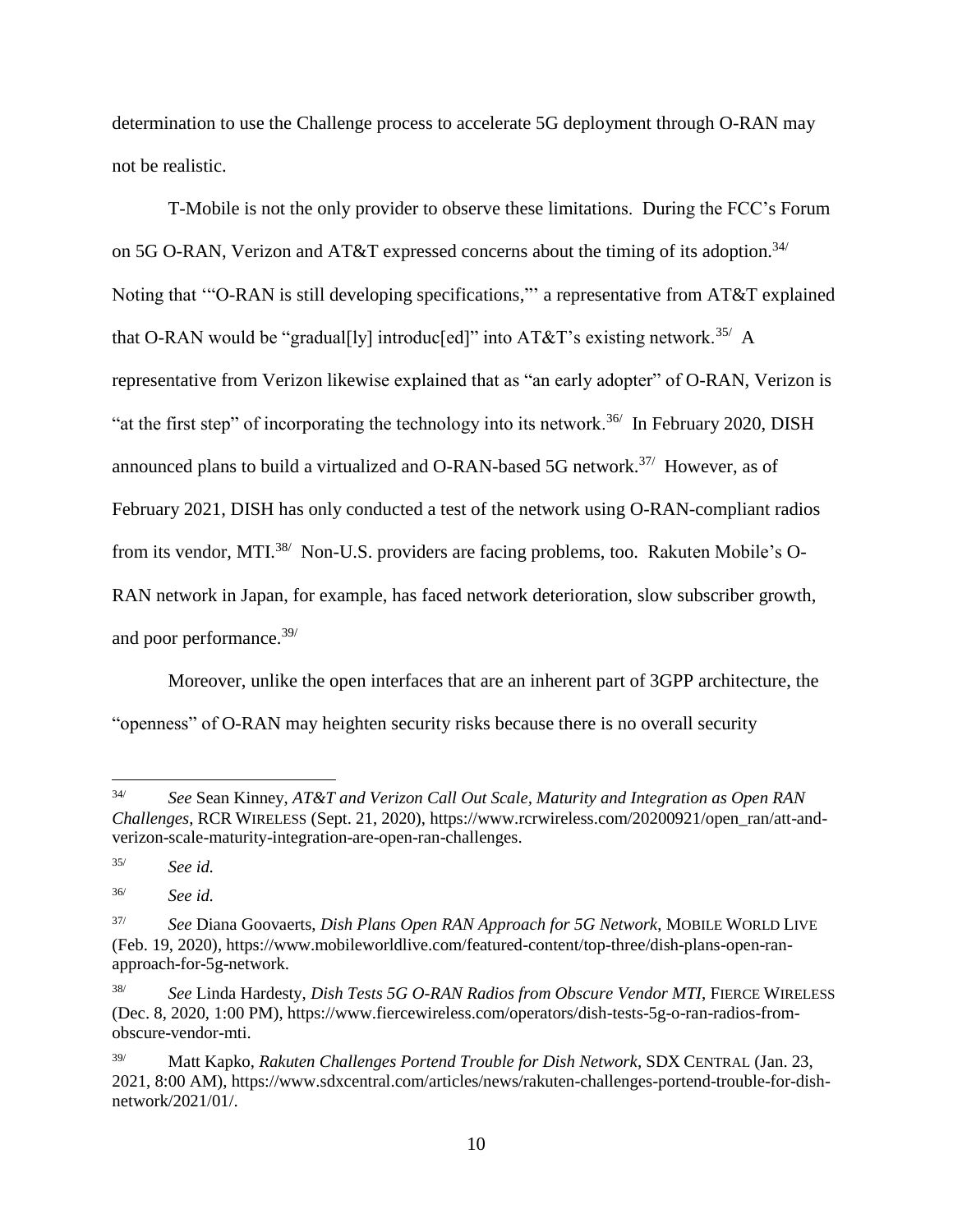assessment.40/ Because O-RAN is reliant on open source software, it is dependent on open source communities engaging in secure development practices.<sup>41/</sup> And the disaggregation of its functions increases the security threats to the RAN. $42/$ 

While much progress has been made toward implementing O-RAN, the technology is still developing. Accordingly, the U.S. should continue to focus on currently developed and developing open-interface systems. Current trusted vendors, like Cisco, Mavenir, Ericsson, and Nokia, have invested heavily in 3GPP standards development and developed network components that rely on open interfaces. $43/$  A focus on O-RAN rather than the 3GPP standards on which these vendors' equipment is based could threaten their continued viability, potentially limiting current 5G network build-out and benefiting competitors that may pose a risk to national security.

While O-RAN may support and complement 3GPP standards, it will also not replace the full range of standards provided by 3GPP that are necessary for commercial wireless networks. Indeed, the O-RAN ALLIANCE has never intended "to create a full set of standards needed to implement a fully functional mobile communication network."<sup>44/</sup> Because O-RAN features are

<sup>40/</sup> *See* Ericsson Mobile Radio Access Networks Blog (noting that O-RAN Alliance "takes [3GPP] a step further in disaggregating the RAN.").

<sup>41/</sup> Amy Zwarico and Sebastien Jeux, *The O-RAN ALLIANCE Security Task Group Tackles Security Challenges on All O-RAN Interfaces and Components*, O-RAN ALLIANCE BLOG (Oct. 24, 2020), https://www.o-ran.org/blog/2020/10/24/the-o-ran-alliance-security-task-group-tackles-securitychallenges-on-all-o-ran-interfaces-and-components.

<sup>42/</sup> *See id.*

<sup>43/</sup> *See* ERICSSON, STANDARDIZATION LEADERSHIP (2020),

https://www.ericsson.com/4af13e/assets/local/future-technologies/doc/standardization-leadershipreport.pdf; Press Release, *Nokia Announces Over 3,000 5G Patent Declarations*, NOKIA (Mar. 24, 2020), https://www.nokia.com/about-us/news/releases/2020/03/24/nokia-announces-over-3000-5g-patentdeclarations/.

<sup>44/</sup> *See* Ericsson Mobile Radio Access Networks Blog.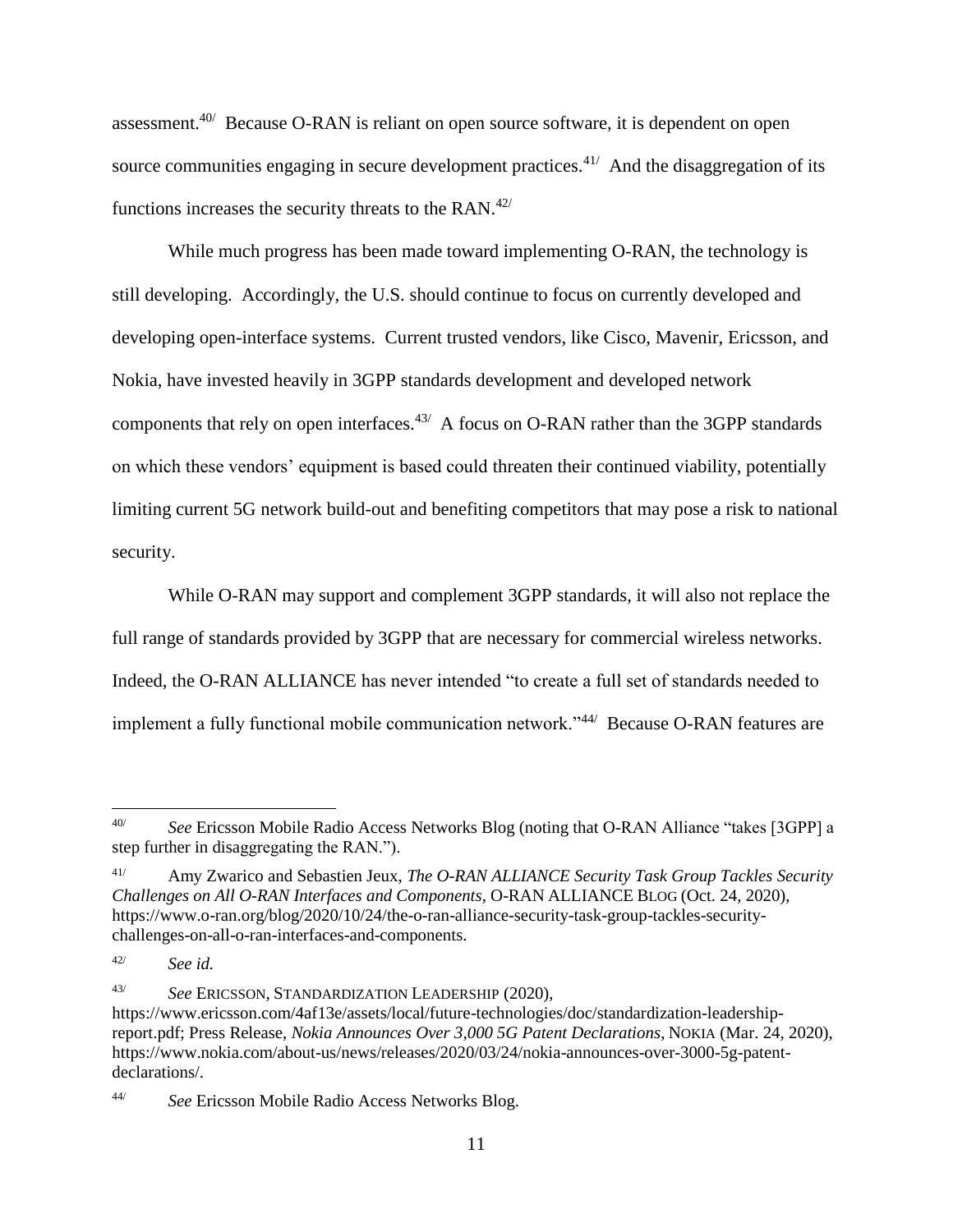years away, DoD efforts would be better spent evaluating how to take advantage of existing 3GPP 5G technologies like network slicing and virtualization that leverage what commercial networks are already accomplishing.

# **IV. CONGRESS HAS ALREADY TAKEN STEPS TO ACHIEVE OPEN NETWORK GOALS**

As described above, the development of open network technologies can provide many benefits to the 5G ecosystem, including equipment diversity. Congress recognized this by establishing, in Section 9202 of the 2021 National Defense Authorization Act, the Public Wireless Supply Chain Innovation Fund (the "Innovation Fund"), which authorizes NTIA to award grants of up to \$50,000,000 to accelerate the development of open network technologies.<sup>45/</sup> The Innovation Fund seeks to award grants to: (i) support the deployment of 5G supply chains that use open and interoperable RAN; (ii) accelerate the deployment of open interface equipment that is based on standards set by 3GPP, the O-RAN ALLIANCE, and other standards development organizations; (iii) promote the deployment of new 5G equipment that is compatible with future open standards-based equipment; (iv) enhance the security of multivendor network equipment; and (v) facilitate an interoperable and more diverse vendor market.<sup>46/</sup>

The purposes of the Innovation Fund overlap directly with the goals of the Challenge. To avoid the duplication of federal or private sector research, as required by the  $NDAA$ ,<sup> $47/$ </sup> NTIA and DoD should focus their efforts on ensuring that the Innovation Fund is implemented rather than creating a Challenge that seeks to achieve the same objectives. Indeed, because NTIA is the administrator of the Innovation Fund and DoD serves on the federal advisory committee, they

<sup>45/</sup> *See* National Defense Authorization Act, Pub. L. No. 116-283, § 9202 (Jan. 1, 2021) ("NDAA").

<sup>46/</sup> *Id.* § 9202 (a)(1)(C).

<sup>47/</sup> *Id.* § 9202(a)(1)(D).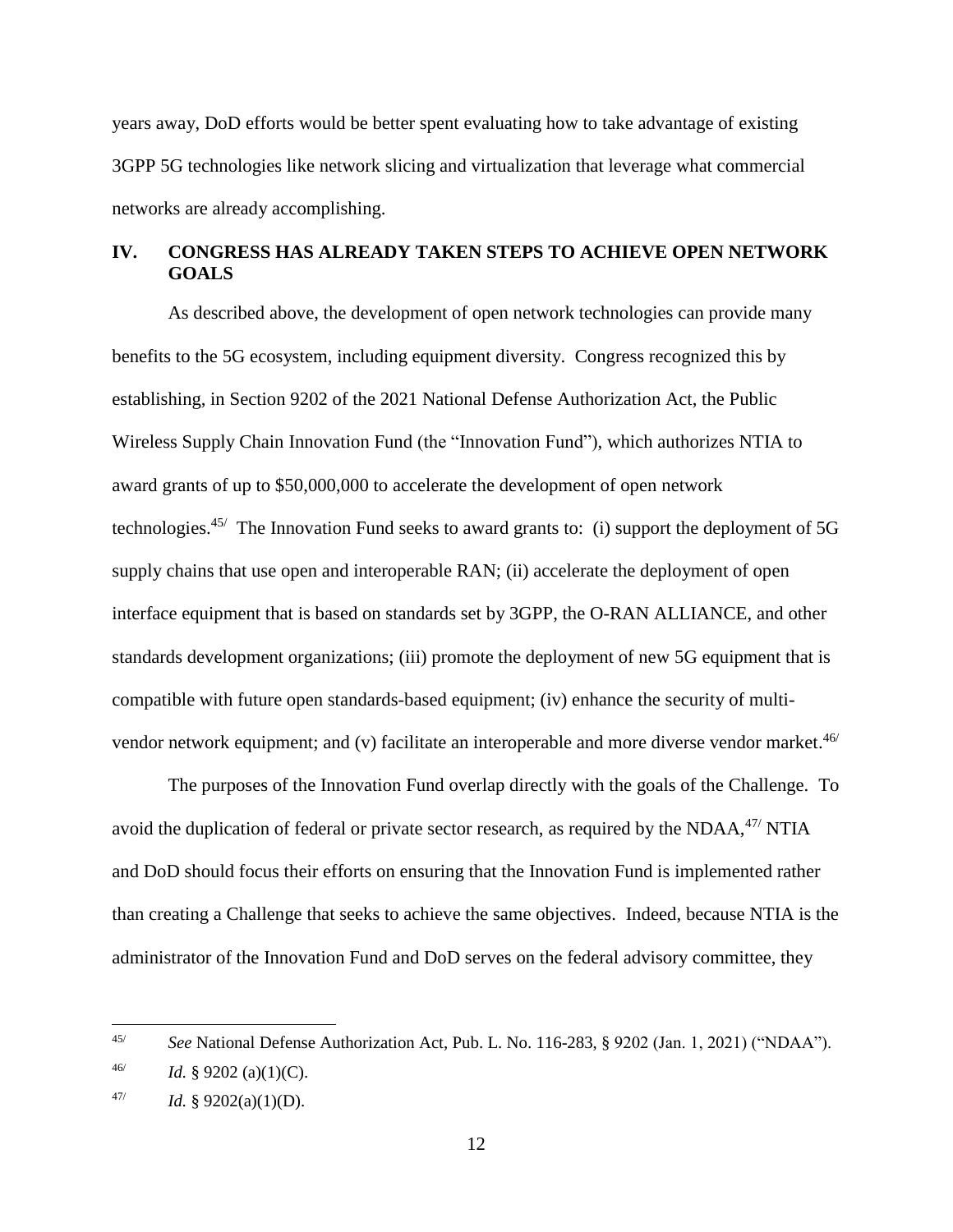can ensure that implementation of the Innovation Fund meets DoD's needs while addressing the specific issues raised in the Challenge.

To date, Congress has not appropriated any money to the Innovation Fund.<sup>48/</sup> To help accelerate open networks for government use, NTIA and DoD should work with Congress to ensure that funds are appropriated to the Innovation Fund in the immediate future. And once funds are available, they should be awarded to entities that will work with DoD on open network implementation.

#### **V. CONCLUSIONS**

 $\overline{a}$ 

T-Mobile appreciates NTIA's desire to create a 5G Challenge to support DoD's 5G needs. But instead of seeking to accelerate the development of the open stack to meet unique DoD needs, DoD should focus its efforts on how it can leverage the wireless industry's existing work in developing open interfaces, use commercial wireless networks for its own missioncritical communications, and effectuate federal government programs specifically dedicated to achieve the DoD's open network goals. Doing so will quickly and efficiently maximize DoD's ability to deploy effective 5G technologies.

<sup>48/</sup> Senate Warner stated that he "look[s] forward to working with Senate Appropriators next year to ensure that . . . [the Fund] receive[s] full funding in the coming year." Press Release, *Rubio, Warner Secure Critical 5G Provisions in Defense Bill*, MARCO RUBIO U.S. SENATOR FOR FLORIDA (Dec. 11, 2020), https://www.rubio.senate.gov/public/index.cfm/2020/12/rubio-warner-secure-critical-5gprovisions-in-defense-bill.